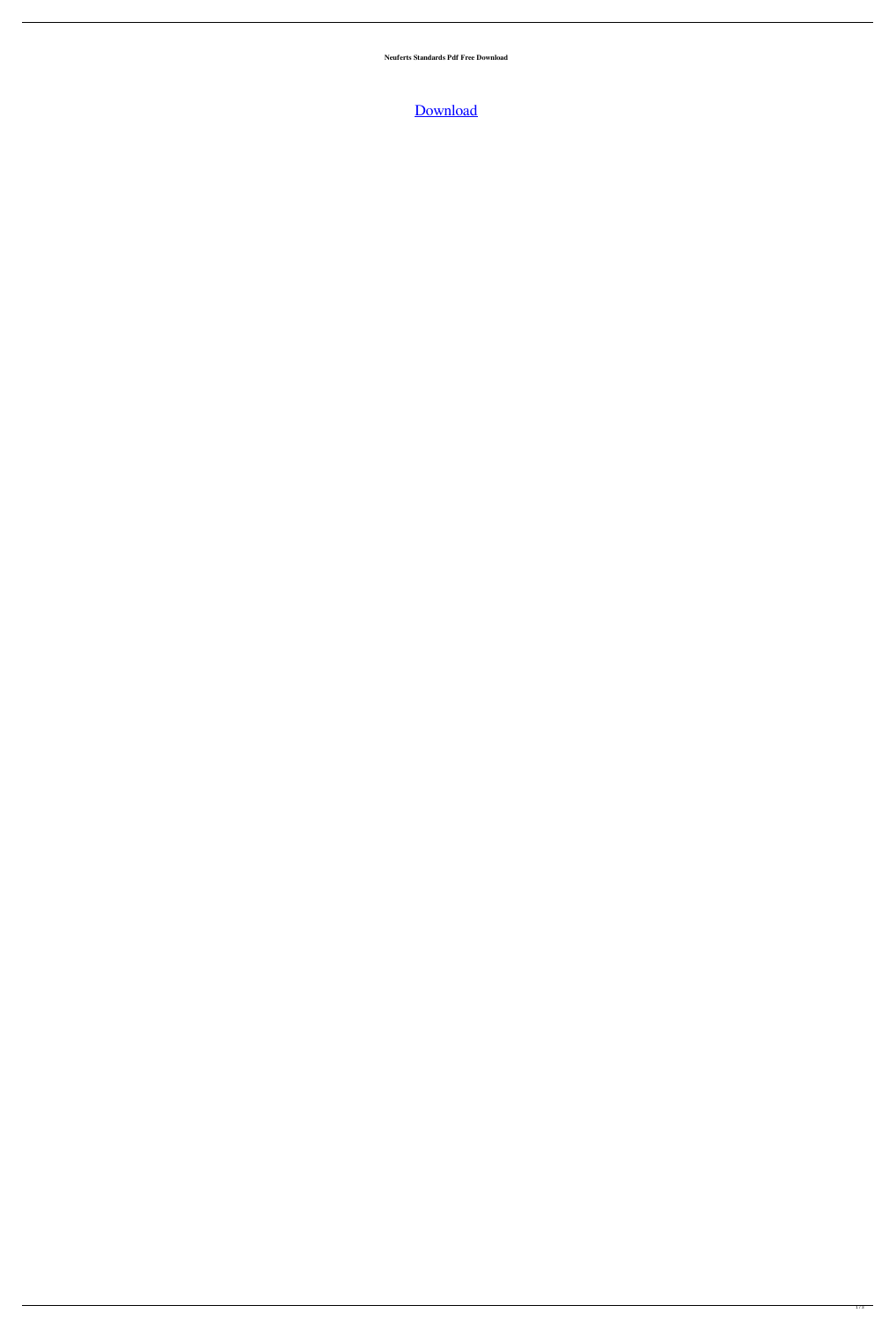ARCHITECTS DATA: INTRODUCTION APPENDIX B ERNST NEUFERT AND PETER NEUFERT ARCHITECTS' DATA E & P NEUFERT U.S. EDITION UNIVERSITY OF MIAMI PRESS PRINTED IN THE U.S.A. BY THE UNIVERSITY OF MIAMI PRESS Copyright © 1985 by E & P Neufert All rights reserved. No part of this publication may be reproduced, stored in a retrieval system, or transmitted, in any form or by any means, electronic, mechanical, photocopying, recording, or otherwise, without written permission from the publisher. ACKNOWLEDGMENTS This publication is dedicated to the memory of the late Ernst Neufert who dedicated his time and talents with devotion and excellence. Note: This list is meant to be used in conjunction with the Appendix A of Architects' Data Fourth Edition. it will be updated from time to time. AUTHOR'S ACKNOWLEDGMENTS MOST OF MY appreciations go to my co-author, Dr. Peter Neufert of Ludwig-Boltzmann Institute of Architecture, University of Vienna for his wonderful collaboration and knowledge. -M.D.M. INDEX Angular drawing of a room Components Adaptivity Accessory Abandoned building Abandoned rooms Abrupt roof planes Acoustics Adaption Adequate Advection Abstract design Aerial view Aesthetic of architecture Aesthetic of environment Aesthetic studies Affinity Affordance Affordances Afforestation Agents Ageing effects Agora Aids Air-conditioners Air flow Air spaces Air temperature Alarm Algorithms All parts of a room All parts of a city Analogic Anatomical perspective Analysis Analysis-synthesis Anatomical perspective Anatomical model Anatomical perspective Anatomical studies Anatomy Angular drawing of a room Animal study Anticipation Anticipation of requirements